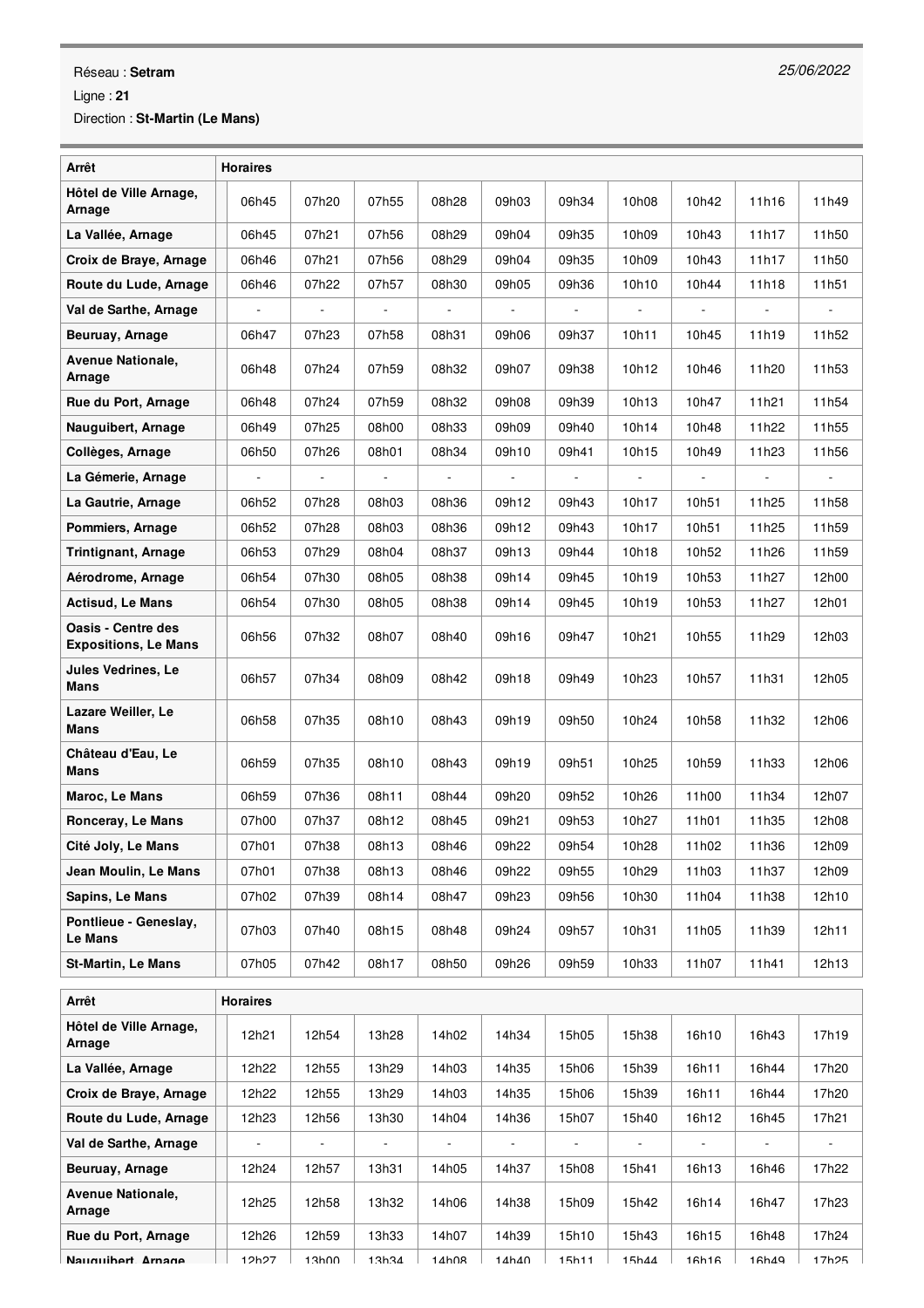| naugunon, mnago                                   | $1 - 11 - 1$ | י טוויט                  | דטווטו         | טטוודו                   | טדוודו         | <b>IUIII</b>   | דדווטו | טוווטו | טדווטו | 11120 |
|---------------------------------------------------|--------------|--------------------------|----------------|--------------------------|----------------|----------------|--------|--------|--------|-------|
| Collèges, Arnage                                  | 12h28        | 13h01                    | 13h35          | 14h09                    | 14h41          | 15h12          | 15h45  | 16h17  | 16h50  | 17h26 |
| La Gémerie, Arnage                                |              | $\overline{\phantom{a}}$ | $\overline{a}$ | $\overline{\phantom{a}}$ | $\blacksquare$ | $\overline{a}$ | ٠      | ۰      |        |       |
| La Gautrie, Arnage                                | 12h30        | 13h03                    | 13h37          | 14h11                    | 14h43          | 15h14          | 15h47  | 16h19  | 16h52  | 17h28 |
| Pommiers, Arnage                                  | 12h30        | 13h03                    | 13h37          | 14h11                    | 14h43          | 15h14          | 15h47  | 16h19  | 16h52  | 17h28 |
| <b>Trintignant, Arnage</b>                        | 12h31        | 13h04                    | 13h38          | 14h12                    | 14h44          | 15h15          | 15h48  | 16h20  | 16h53  | 17h29 |
| Aérodrome, Arnage                                 | 12h32        | 13h05                    | 13h39          | 14h13                    | 14h45          | 15h16          | 15h49  | 16h21  | 16h54  | 17h30 |
| <b>Actisud, Le Mans</b>                           | 12h32        | 13h05                    | 13h39          | 14h13                    | 14h45          | 15h16          | 15h49  | 16h21  | 16h54  | 17h30 |
| Oasis - Centre des<br><b>Expositions, Le Mans</b> | 12h34        | 13h07                    | 13h41          | 14h15                    | 14h47          | 15h18          | 15h51  | 16h23  | 16h56  | 17h32 |
| <b>Jules Vedrines, Le</b><br>Mans                 | 12h36        | 13h09                    | 13h43          | 14h17                    | 14h49          | 15h20          | 15h53  | 16h25  | 16h58  | 17h34 |
| Lazare Weiller, Le<br>Mans                        | 12h37        | 13h10                    | 13h44          | 14h18                    | 14h50          | 15h21          | 15h54  | 16h26  | 16h59  | 17h35 |
| Château d'Eau, Le<br>Mans                         | 12h37        | 13h10                    | 13h44          | 14h18                    | 14h50          | 15h21          | 15h54  | 16h26  | 16h59  | 17h35 |
| Maroc, Le Mans                                    | 12h38        | 13h11                    | 13h45          | 14h19                    | 14h51          | 15h22          | 15h55  | 16h27  | 17h00  | 17h36 |
| Ronceray, Le Mans                                 | 12h39        | 13h12                    | 13h46          | 14h20                    | 14h52          | 15h23          | 15h56  | 16h28  | 17h01  | 17h37 |
| Cité Joly, Le Mans                                | 12h40        | 13h13                    | 13h47          | 14h21                    | 14h53          | 15h24          | 15h57  | 16h29  | 17h02  | 17h38 |
| Jean Moulin, Le Mans                              | 12h40        | 13h13                    | 13h48          | 14h22                    | 14h54          | 15h25          | 15h58  | 16h30  | 17h03  | 17h39 |
| Sapins, Le Mans                                   | 12h41        | 13h14                    | 13h49          | 14h23                    | 14h55          | 15h26          | 15h59  | 16h31  | 17h04  | 17h40 |
| Pontlieue - Geneslay,<br>Le Mans                  | 12h42        | 13h15                    | 13h50          | 14h24                    | 14h56          | 15h27          | 16h00  | 16h32  | 17h05  | 17h41 |
| <b>St-Martin, Le Mans</b>                         | 12h44        | 13h17                    | 13h52          | 14h26                    | 14h58          | 15h29          | 16h02  | 16h34  | 17h07  | 17h43 |

| Arrêt                                             | <b>Horaires</b> |       |       |       |  |  |
|---------------------------------------------------|-----------------|-------|-------|-------|--|--|
| Hôtel de Ville Arnage,<br>Arnage                  | 17h54           | 18h32 | 19h05 | 19h35 |  |  |
| La Vallée, Arnage                                 | 17h55           | 18h33 | 19h06 | 19h35 |  |  |
| Croix de Braye, Arnage                            | 17h55           | 18h33 | 19h06 | 19h36 |  |  |
| Route du Lude, Arnage                             | 17h56           | 18h34 | 19h07 | 19h36 |  |  |
| Val de Sarthe, Arnage                             |                 |       |       |       |  |  |
| Beuruay, Arnage                                   | 17h57           | 18h35 | 19h08 | 19h37 |  |  |
| <b>Avenue Nationale, Arnage</b>                   | 17h58           | 18h36 | 19h09 | 19h38 |  |  |
| Rue du Port, Arnage                               | 17h59           | 18h37 | 19h09 | 19h38 |  |  |
| Nauguibert, Arnage                                | 18h00           | 18h38 | 19h10 | 19h39 |  |  |
| Collèges, Arnage                                  | 18h01           | 18h39 | 19h11 | 19h40 |  |  |
| La Gémerie, Arnage                                |                 |       |       | ÷,    |  |  |
| La Gautrie, Arnage                                | 18h03           | 18h41 | 19h13 | 19h42 |  |  |
| Pommiers, Arnage                                  | 18h03           | 18h41 | 19h13 | 19h42 |  |  |
| <b>Trintignant, Arnage</b>                        | 18h04           | 18h42 | 19h14 | 19h43 |  |  |
| Aérodrome, Arnage                                 | 18h05           | 18h43 | 19h15 | 19h44 |  |  |
| <b>Actisud, Le Mans</b>                           | 18h05           | 18h43 | 19h15 | 19h44 |  |  |
| Oasis - Centre des<br><b>Expositions, Le Mans</b> | 18h07           | 18h45 | 19h17 | 19h46 |  |  |
| <b>Jules Vedrines, Le Mans</b>                    | 18h09           | 18h47 | 19h19 | 19h47 |  |  |
| Lazare Weiller, Le Mans                           | 18h10           | 18h48 | 19h20 | 19h48 |  |  |
| Château d'Eau, Le Mans                            | 18h10           | 18h48 | 19h20 | 19h49 |  |  |
| Maroc, Le Mans                                    | 18h11           | 18h49 | 19h21 | 19h49 |  |  |
| Ronceray, Le Mans                                 | 18h12           | 18h50 | 19h22 | 19h50 |  |  |
| Cité Joly, Le Mans                                | 18h13           | 18h51 | 19h23 | 19h51 |  |  |
| Jean Moulin, Le Mans                              | 18h14           | 18h51 | 19h23 | 19h51 |  |  |